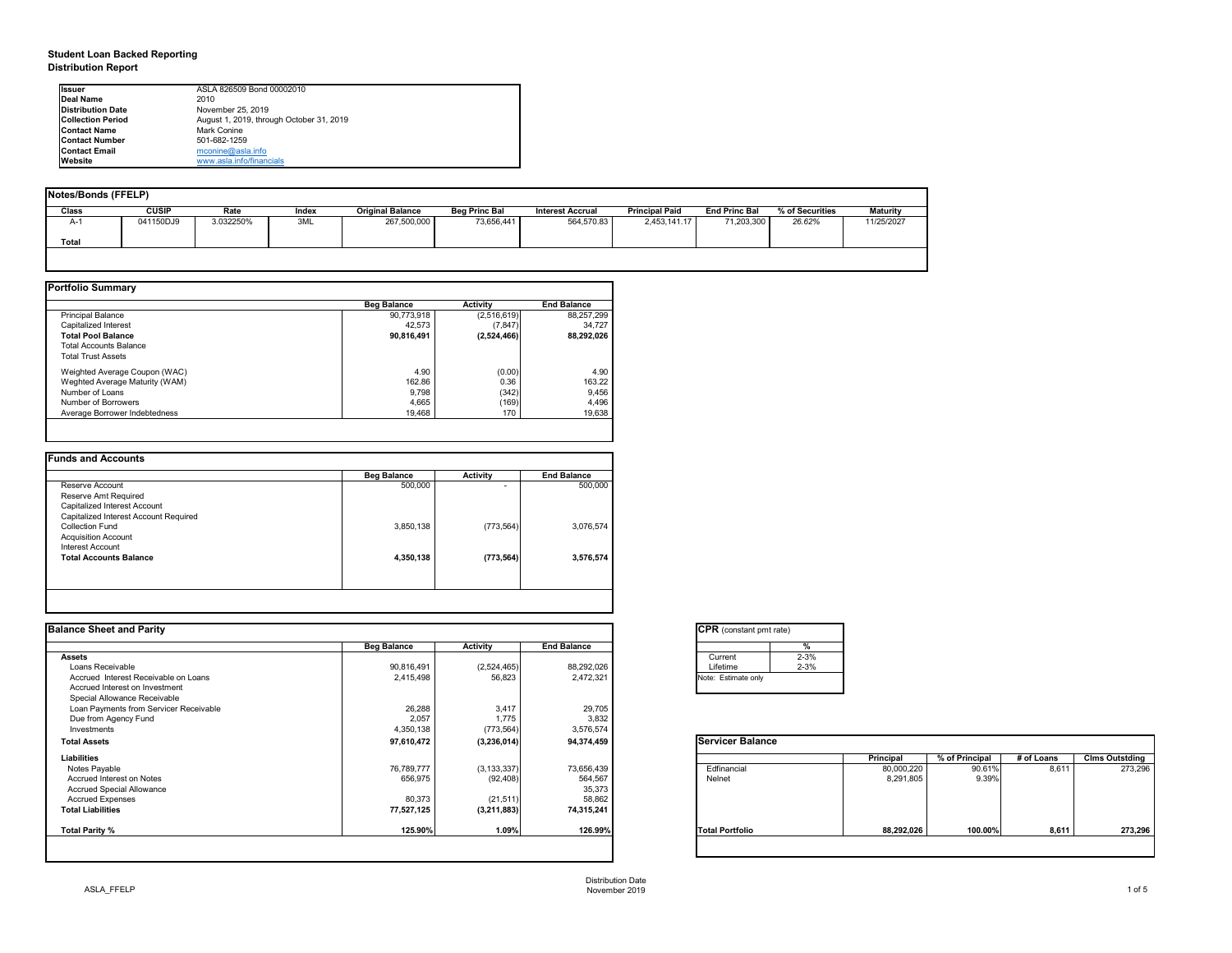# **Student Loan Backed Reporting Distribution Report**

|                           | # of Loans       |               |                  | <b>Principal</b> |                  | % of Principal |                  | <b>WAC</b>    |                  | <b>WARM</b>   |  |
|---------------------------|------------------|---------------|------------------|------------------|------------------|----------------|------------------|---------------|------------------|---------------|--|
|                           | <b>Beginning</b> | <b>Ending</b> | <b>Beginning</b> | <b>Ending</b>    | <b>Beginning</b> | <b>Ending</b>  | <b>Beginning</b> | <b>Ending</b> | <b>Beginning</b> | <b>Ending</b> |  |
| In School                 |                  |               | 4,434            | 4,434            | 0.00%            | 0.01%          | 4.66             | 4.66          | 120.00           | 120.00        |  |
| Grace                     |                  |               |                  |                  |                  |                |                  |               |                  |               |  |
| Repayment                 |                  |               |                  |                  |                  |                |                  |               |                  |               |  |
| Current                   | 7,185            | 7,199         | 69,146,125       | 70,464,415       | 76.14%           | 79.81%         | 4.78             | 4.79          | 165.72           | 165.55        |  |
| 31-60 Days Delinquent     | 170              | 487           | 1,540,402        | 3,987,419        | 1.70%            | 4.52%          | 5.04             | 5.13          | 147.39           | 149.04        |  |
| 61-90 Days Delinquent     | 146              | 132           | 1,192,765        | 1,165,130        | 1.31%            | 1.32%          | 5.59             | 5.05          | 183.49           | 167.56        |  |
| 91-120 Days Delingent     | 113              | 66            | 667,106          | 515,782          | 0.73%            | 0.58%          | 5.81             | 5.49          | 137.12           | 169.26        |  |
| 121-180 Days Delinquent   | 117              | 118           | 1,133,418        | 1,114,908        | 1.25%            | 1.26%          | 5.39             | 5.27          | 177.64           | 187.87        |  |
| 181-270 Days Delinquent   | 127              | 163           | 883,067          | 1,226,899        | 0.97%            | 1.39%          | 5.56             | 5.02          | 141.53           | 172.07        |  |
| 271+ Days Delinquent      | 24               | 43            | 211,548          | 208,440          | 0.23%            | 0.24%          | 4.82             | 5.70          | 118.25           | 110.89        |  |
| <b>Total Repayment</b>    | 7,882            | 8,208         | 74,774,431       | 78,682,993       | 82.34%           | 89.12%         | 4.83             | 4.83          | 165.12           | 165.02        |  |
| Forbearance               | 1,188            | 601           | 11,280,657       | 5,073,386        | 12.42%           | 5.75%          | 5.28             | 5.61          | 151.28           | 150.25        |  |
| Deferment                 | 670              | 613           | 4,404,019        | 4,221,117        | 4.85%            | 4.78%          | 5.19             | 5.11          | 156.96           | 150.40        |  |
| <b>Claims in Progress</b> | 57               | 33            | 352,950          | 310,095          | 0.39%            | 0.35%          | 4.73             | 6.34          | 118.12           | 103.86        |  |
| <b>Claims Denied</b>      |                  |               |                  |                  |                  |                |                  |               |                  |               |  |
| <b>Total Portfolio</b>    | 9,798            | 9,456         | 90,816,491       | 88,292,026       | 100.00%          | 100.00%        | 4.90             | 4.90          | 162.86           | 163.22        |  |

|                                     |                  | # of Loans    |                  | <b>Principal</b> |                  | % of Principal |                  | <b>WAC</b>    |                  | <b>WARM</b>   |  |
|-------------------------------------|------------------|---------------|------------------|------------------|------------------|----------------|------------------|---------------|------------------|---------------|--|
|                                     | <b>Beginning</b> | <b>Ending</b> | <b>Beginning</b> | <b>Ending</b>    | <b>Beginning</b> | Ending         | <b>Beginning</b> | <b>Ending</b> | <b>Beginning</b> | <b>Ending</b> |  |
| Current                             | 7,185            | 7,199         | 69,146,125       | 70,464,415       | 92.47%           | 89.55%         | 4.78             | 4.79          | 165.72           | 165.55        |  |
| 31-60 Days Delinquent               | 170              | 487           | 1,540,402        | 3,987,419        | 2.06%            | 5.07%          | 5.04             | 5.13          | 147.39           | 149.04        |  |
| 61-90 Days Delinquent               | 146              | 132           | 1,192,765        | 1,165,130        | 1.60%            | 1.48%          | 5.59             | 5.05          | 183.49           | 167.56        |  |
| 91-120 Days Delinqent               | 113              | 66            | 667,106          | 515,782          | 0.89%            | 0.66%          | 5.81             | 5.49          | 137.12           | 169.26        |  |
| 121-180 Days Delinquent             | 117              | 118           | 1,133,418        | 1,114,908        | 1.52%            | 1.42%          | 5.39             | 5.27          | 177.64           | 187.87        |  |
| 181-270 Days Delinquent             | 127              | 163           | 883,067          | 1,226,899        | 1.18%            | 1.56%          | 5.56             | 5.02          | 141.53           | 172.07        |  |
| 271+ Days Delinquent                |                  | 43            | 211,548          | 208,440          | 0.28%            | 0.26%          | 4.82             | 5.70          | 118.25           | 110.89        |  |
| <b>Total Portfolio in Repayment</b> | 7,882            | 8,208         | 74,774,431       | 78,682,993       | 100.00%          | 100.00%        | 4.83             | 4.83          | 165.12           | 165.02        |  |

| Portfolio by Loan Type                |                  |               |                  |                  |                  |                |                  |               |                  |        |  |
|---------------------------------------|------------------|---------------|------------------|------------------|------------------|----------------|------------------|---------------|------------------|--------|--|
|                                       |                  | # of Loans    |                  | <b>Principal</b> |                  | % of Principal |                  | <b>WAC</b>    |                  | WARM   |  |
|                                       | <b>Beginning</b> | <b>Ending</b> | <b>Beginning</b> | <b>Ending</b>    | <b>Beginning</b> | <b>Ending</b>  | <b>Beginning</b> | <b>Ending</b> | <b>Beginning</b> | Ending |  |
| <b>Subsidized Consolidation Loans</b> | 3,002            | 2,871         | 35,106,731       | 34,100,561       | 38.66%           | 38.62%         | 4.92             | 4.92          | 155.90           | 156.32 |  |
| Unsubsidized Consolidation Loans      | 2,925            | 2,802         | 43,764,906       | 42,639,337       | 48.19%           | 48.29%         | 4.79             | 4.79          | 177.65           | 178.00 |  |
| <b>Subsidized Stafford Loans</b>      | 2,423            | 2,392         | 6,340,119        | 6,169,801        | 6.98%            | 6.99%          | 5.13             | 5.13          | 122.82           | 123.11 |  |
| <b>Unsubsidized Stafford Loans</b>    | ,408             | 1,352         | 5,347,986        | 5,127,606        | 5.89%            | 5.81%          | 5.24             | 5.24          | 138.65           | 138.05 |  |
| PLUS/GradPLUS Loans                   |                  | っっ            | 240,203          | 238,905          | 0.26%            | 0.27%          | 7.55             | 7.51          | 83.26            | 85.33  |  |
| SLS Loans                             |                  |               | 16,545           | 15,815           | 0.02%            | 0.02%          | 5.08             | 5.08          | 155.21           | 152.27 |  |
| <b>Total Portfolio</b>                | 9,798            | 9,456         | 90,816,491       | 88,292,026       | 100.00%          | 100.00%        | 4.90             | 4.90          | 162.86           | 163.22 |  |

|                                            |                  | # of Loans    |                  | <b>Principal</b> |                  | % of Principal |                  | <b>WAC</b>    |                  | <b>WARM</b>   |  |
|--------------------------------------------|------------------|---------------|------------------|------------------|------------------|----------------|------------------|---------------|------------------|---------------|--|
|                                            | <b>Beginning</b> | <b>Ending</b> | <b>Beginning</b> | <b>Ending</b>    | <b>Beginning</b> | <b>Ending</b>  | <b>Beginning</b> | <b>Ending</b> | <b>Beginning</b> | <b>Ending</b> |  |
| Graduate / 4-Year Loans                    | 8,679            | 8,360         | 84,101,110       | 81,855,700       | $92.61\%$        | 92.71%         | 4.84             | 4.84          | 164.52           | 164.76        |  |
| 2-Year Loans                               | 945              | 934           | 5,138,311        | 4,914,683        | 5.66%            | 5.57%          | 5.71             | 5.72          | 140.11           | 142.35        |  |
| Proprietary / Technical / Vocational Loans | 145              | 136           | 761,054          | 741,448          | 0.84%            | 0.84%          | 5.69             | 5.68          | 148.01           | 148.15        |  |
| Unknown (Consolidation) Loans              |                  | 26            | 816,016          | 780,195          | 0.90%            | 0.88%          | 4.72             | 4.74          | 149.59           | 152.91        |  |
| Other Loans                                |                  |               |                  |                  |                  |                |                  |               |                  |               |  |
| <b>Total Portfolio</b>                     | 9,798            | 9,456         | 90,816,491       | 88,292,026       | 100.00%          | 100.00%        | 4.90             | 4.90          | 162.86           | 163.22        |  |

|                        |                  | # of Loans    |                  | <b>Principal</b> |                  | % of Principal |  |
|------------------------|------------------|---------------|------------------|------------------|------------------|----------------|--|
|                        | <b>Beginning</b> | <b>Ending</b> | <b>Beginning</b> | <b>Ending</b>    | <b>Beginning</b> | <b>Ending</b>  |  |
| Fixed Loans            | 6,321            | 6,154         | 81,456,644       | 79,384,199       | 89.69%           | 89.91%         |  |
| Variable Loans         | 3,477            | 3,302         | 9,359,847        | 8,907,827        | 10.31%           | 10.09%         |  |
| T-Bill Loans           | 3,473            | 3,298         | 9,339,788        | 8,889,012        | 10.28%           | 10.07%         |  |
| <b>CMT Loans</b>       |                  |               | 20,059           | 18,815           | 0.02%            | 0.02%          |  |
| <b>Total Portfolio</b> | 9,798            | 9,456         | 90,816,491       | 88,292,026       | 100.00%          | 100.00%        |  |
|                        |                  |               |                  |                  |                  |                |  |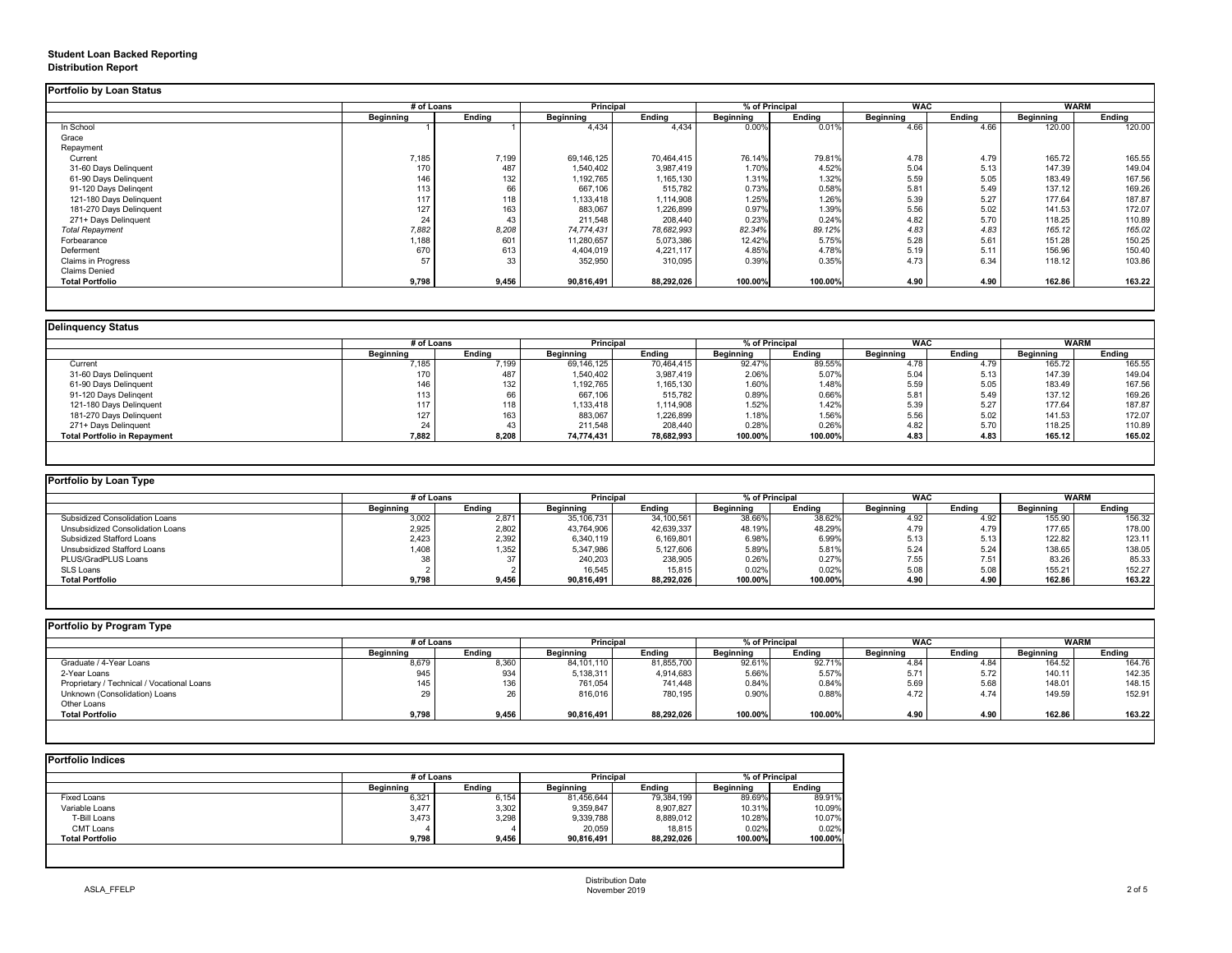**Distribution Date** November 25, 2019<br>**Collection Period** August 1, 2019, through Octobe August 1, 2019, through October 31, 2019

# **Collection Activity**

| <b>Collection Account</b>                                                                    | as of 10/31/2019 |
|----------------------------------------------------------------------------------------------|------------------|
| Beginning Balance - August 1, 2019                                                           | 3,850,138        |
| <b>Collection Amount Received</b>                                                            | 3,532,431        |
| Recoveries                                                                                   |                  |
| Reserve Account                                                                              |                  |
| <b>Excess of Required Reserve Account</b>                                                    |                  |
| Interest on Investment Earnings                                                              | 16,916           |
| Capitalized Interest Account (after a stepdown or release date)                              |                  |
| <b>Acquisition Account</b>                                                                   |                  |
| <b>Payments from Guarantor</b>                                                               |                  |
| Special Allowance payments to Department of Education                                        |                  |
| <b>Consolidate Rebate Fees</b>                                                               | (300, 920)       |
| <b>Transfer Capitalized Interest Fund</b>                                                    |                  |
| Principal payments, interest payments, administration fees, servicing fees, and trustee fees | (3,969,895)      |
| Transfer to Department Rebate Fund                                                           | (52,096)         |
| <b>Other Amounts Received in Collection</b>                                                  |                  |
| <b>Total Available Funds</b>                                                                 | 3,076,574        |
|                                                                                              |                  |

| as of 10/31/2019 |
|------------------|
|                  |
| 51,504           |
| 7,358            |
|                  |
|                  |
| 58,862           |
|                  |

| <b>Cumulative Default Rate</b>                                    | as of 10/31/2019 l |
|-------------------------------------------------------------------|--------------------|
| <b>Current Period's Defaults</b>                                  | 446,008.44         |
| <b>Cumulative Defaults</b>                                        | 58,042,636.07      |
| Loans for which claims have been filed as of applicable month end | 1,212,038.28       |
| <b>Cumulative Default Rate</b>                                    | 23.58%             |
| Cumulative Recoveries (including reimbursements and collections)  |                    |
| <b>Payments from Guarantor</b>                                    | 57,108,441.08      |
| <b>Borrower Recoveries</b>                                        | n/a                |
| <b>Recovery Rate</b>                                              | 98.39%             |
| <b>Cumulative Net Loss</b>                                        | 934,194.99         |
| <b>Cumulative Net Loss</b>                                        | 0.38%              |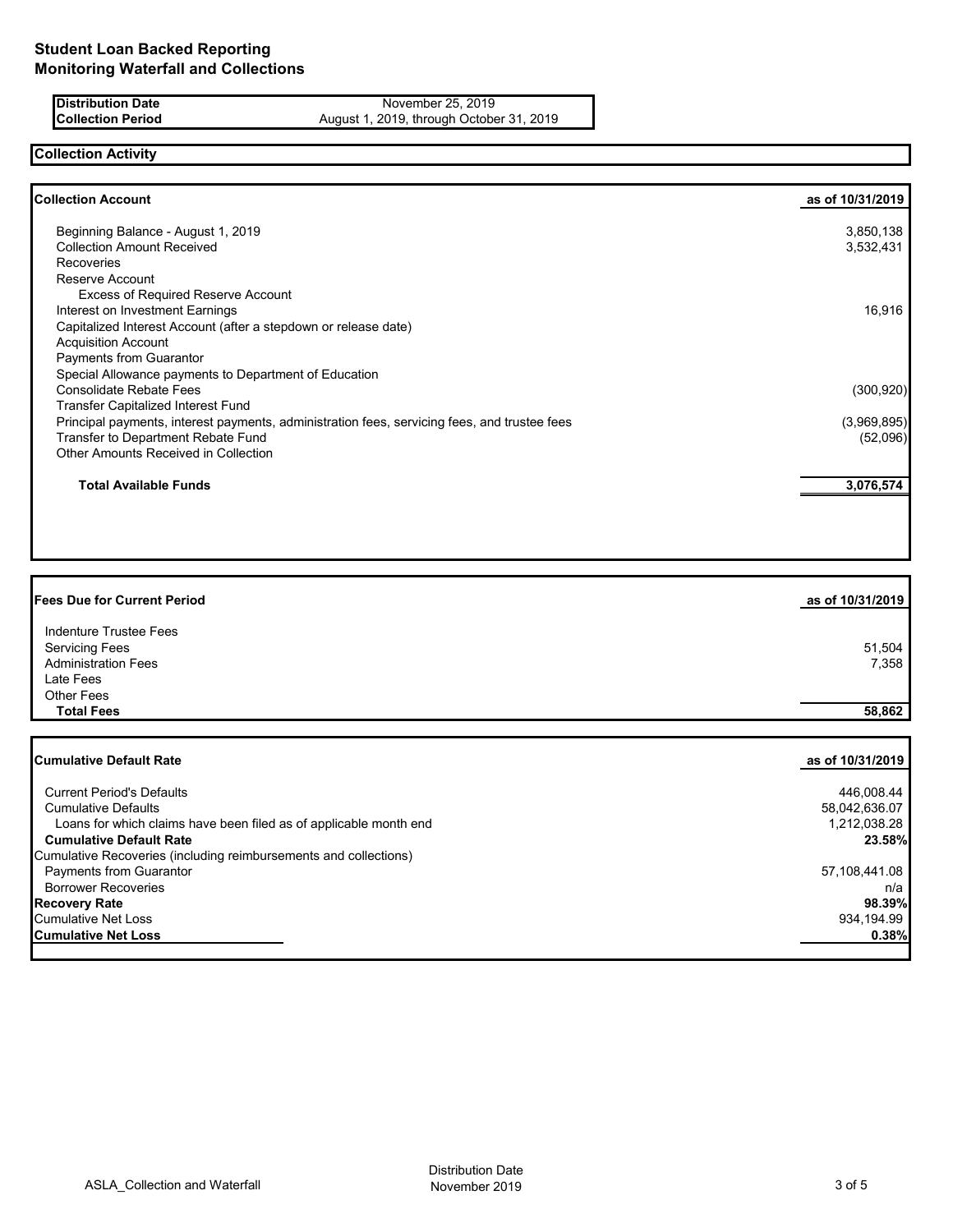# **Waterfall Activity**

| <b>Waterfall for Distribution</b>                                                         | <b>Amount Due</b> | <b>Amount Remaining</b> |
|-------------------------------------------------------------------------------------------|-------------------|-------------------------|
| <b>Total Available Funds</b>                                                              |                   | 3,076,574               |
| First: Payment required under any Joint Sharing Agreement                                 |                   |                         |
| <b>Second: Trustee Fees</b>                                                               |                   |                         |
| <b>Third: Servicing Fees and Backup Servicing Fees</b>                                    | 51,504            | 3,025,070               |
| <b>Fourth: Administration Fees</b>                                                        | 7,358             | 3,017,712               |
| <b>Fifth: Noteholder Interest</b>                                                         | 564,570.83        | 2,453,141               |
| Sixth: Reinstate the balance of the Reserve Fund up to the Specified Reserve Fund Balance |                   |                         |
| Seventh: Noteholder Principal, until paid in full                                         | 2,453,141.17      | $\mathbf 0$             |
|                                                                                           |                   |                         |

| <b>Principal and Interest Distributions</b>    | <b>Class A-1</b> |
|------------------------------------------------|------------------|
|                                                |                  |
| <b>Quarterly Interest Due</b>                  | 564,570.83       |
| <b>Quarterly Interest Paid</b>                 | 564,570.83       |
| Interest Shortfall                             |                  |
| Interest Carryover Due                         | 0                |
| Interest Carryover Paid                        | 0                |
| Interest Carryover                             | $\Omega$         |
| <b>Quarterly Principal Distribution Amount</b> | 2,453,141.17     |
| <b>Quarterly Principal Paid</b>                | 2,453,141.17     |
| Shortfall                                      |                  |
| <b>Total Distribution Amount</b>               | 3,017,712.00     |
|                                                |                  |